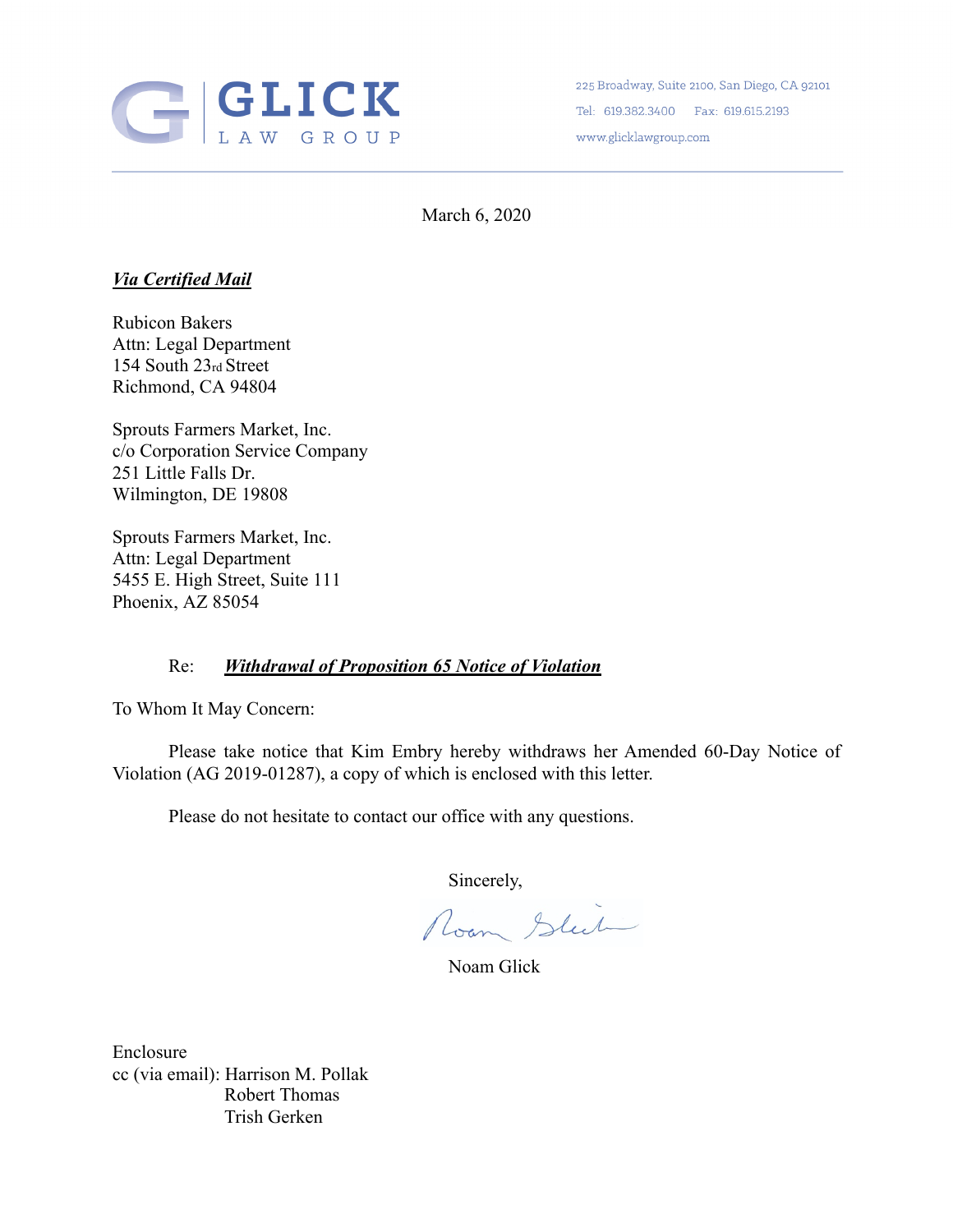

225 Broadway, Suite 2100, San Diego, CA 92101 Tel: 619.382.3400 Fax: 619.615.2193 www.glicklawgroup.com

July 8, 2019

## *Via Certified Mail*

Rubicon Bakers Attn: Legal Department 154 South 23rd Street Richmond, CA 94804

Sprouts Farmers Market, Inc. c/o Corporation Service Company 251 Little Falls Dr. Wilmington, DE 19808

Sprouts Farmers Market, Inc. Attn: Legal Department 5455 E. High Street, Suite 111 Phoenix, AZ 85054

## **Re: Proposition 65 Notice of Violation**

To Whom It May Concern:

We represent Kim Embry, a citizen of the State of California acting in the interest of the general public. This letter serves as notice that the parties listed above are in violation of Proposition 65, the Safe Drinking Water and Toxic Enforcement Act, commencing with section 25249.5 of the Health and Safety Code ("Proposition 65"). In particular, the violations alleged by this notice consist of types of harm that may potentially result from exposures to the toxic chemical Acrylamide. This chemical was listed as a carcinogen on January 1, 1990 and listed as a developmental and reproductive toxin on February 25, 2011.

The specific type of product that is causing exposures in violation of Proposition 65 is detailed below:

| <b>Product Name</b>         | <b>Manufacturer</b>   | Distributor/Retailer   | <b>Item Number/SKU</b> |
|-----------------------------|-----------------------|------------------------|------------------------|
| <b>Rubicon Bakers</b>       | <b>Rubicon Bakers</b> | <b>Sprouts Farmers</b> | 631782003004           |
| Chocolate Cream             |                       | Market, Inc.           |                        |
| <b>Handcrafted Cupcakes</b> |                       |                        |                        |

 The route of exposure for the violations is ingestion by consumers. These exposures occur through the reasonably foreseeable use of the product. The sales of this product have been occurring since at least June of 2019, are continuing to this day and will continue to occur as long as the product subject to this notice is sold to and used by consumers.